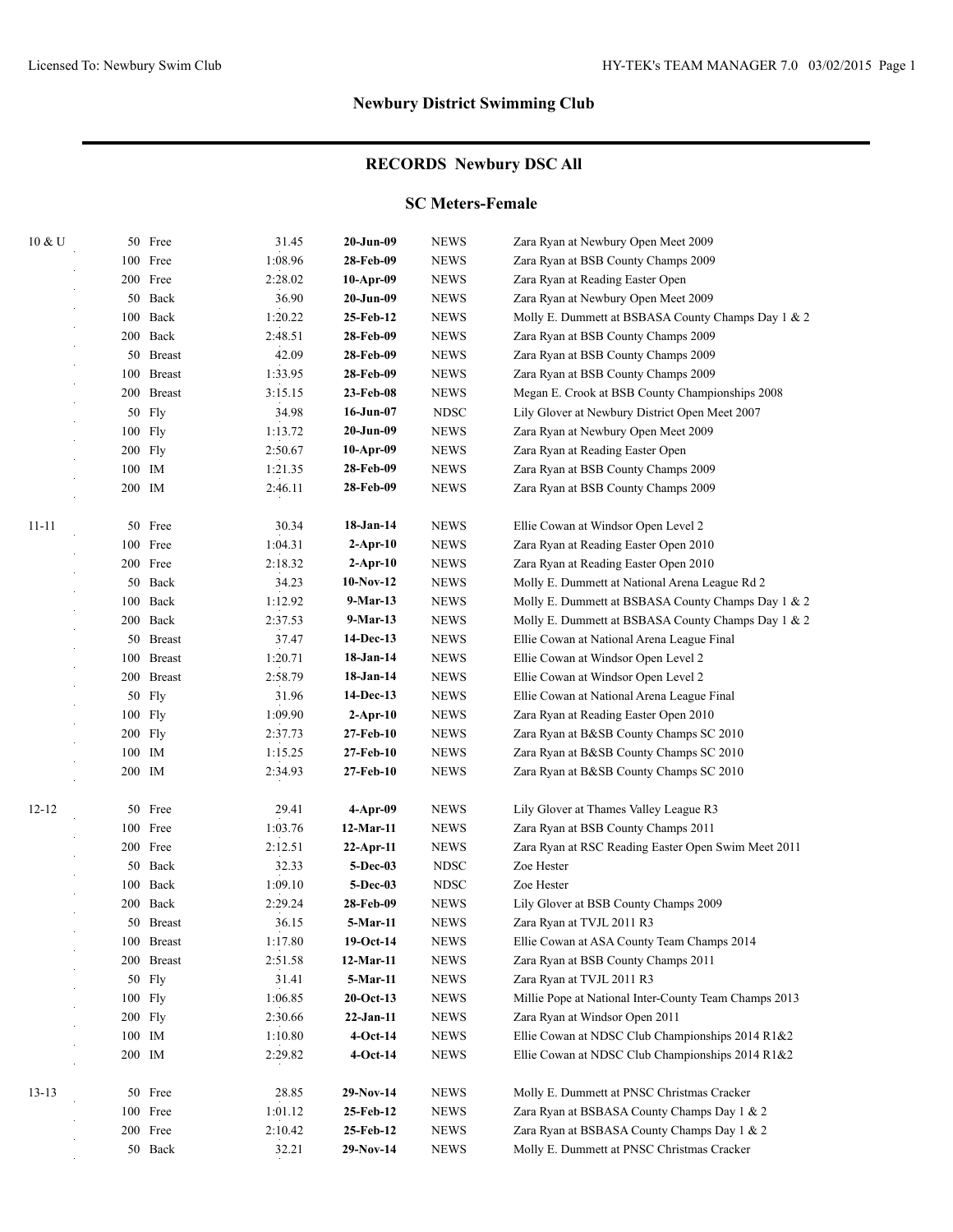| $13 - 13$ |         | 100 Back      | 1:06.94 | 29-Nov-14              | <b>NEWS</b> | Molly E. Dummett at PNSC Christmas Cracker                |
|-----------|---------|---------------|---------|------------------------|-------------|-----------------------------------------------------------|
|           |         | 200 Back      | 2:24.72 | $2-Apr-10$             | <b>NEWS</b> | Louise McFadzen at Reading Easter Open 2010               |
|           |         | 50 Breast     | 36.52   | 17-Mar-12              | <b>NEWS</b> | Zara Ryan at BSBASA County Champs Day 4                   |
|           |         | 100 Breast    | 1:15.49 | 16-Oct-11              | <b>NEWS</b> | Zara Ryan at National Inter Counties 2011                 |
|           |         | 200 Breast    | 2:45.09 | 25-Feb-12              | <b>NEWS</b> | Zara Ryan at BSBASA County Champs Day 1 & 2               |
|           |         | 50 Fly        | 30.01   | 25-Feb-12              | <b>NEWS</b> | Zara Ryan at BSBASA County Champs Day 1 & 2               |
|           |         | 100 Fly       | 1:05.75 | $21-Jan-12$            | <b>NEWS</b> | Zara Ryan at Windsor Open 2012                            |
|           | 200 Fly |               | 2:21.37 | 25-Feb-12              | <b>NEWS</b> | Zara Ryan at BSBASA County Champs Day 1 & 2               |
|           | 100 IM  |               | 1:08.70 | 17-Mar-12              | <b>NEWS</b> | Zara Ryan at BSBASA County Champs Day 4                   |
|           | 200 IM  |               | 2:25.76 | 25-Feb-12              | <b>NEWS</b> | Zara Ryan at BSBASA County Champs Day 1 & 2               |
| 14-14     |         | 50 Free       | 29.03   | 8-Jul-12               | <b>NEWS</b> |                                                           |
|           |         | 100 Free      | 1:00.70 | $24-Nov-01$            | <b>NDSC</b> | Zara Ryan at NDSC Novice and Sprints Gala<br>Emma Harris  |
|           |         | 200 Free      | 2:10.63 | 9-Mar-13               | <b>NEWS</b> | Zara Ryan at BSBASA County Champs Day 1 & 2               |
|           |         | 50 Back       | 31.42   | 7-Jul-13               | <b>NEWS</b> | Lizzy Shore at NDSC Novice and Sprints Gala 2013          |
|           |         | 100 Back      | 1:06.18 | $22$ -Apr-11           | <b>NEWS</b> | Louise McFadzen at RSC Reading Easter Open Swim Meet 2011 |
|           |         | 200 Back      | 2:22.17 |                        | <b>NEWS</b> | Louise McFadzen at RSC Reading Easter Open Swim Meet 2011 |
|           |         | 50 Breast     | 35.90   | 22-Apr-11<br>23-Mar-13 | <b>NEWS</b> | Zara Ryan at BSBASA County Champs Day 4                   |
|           |         | 100 Breast    | 1:14.28 | $21-Oct-12$            | <b>NEWS</b> | Zara Ryan at National InterCounties                       |
|           |         | 200 Breast    | 2:47.76 | 30-Sep-12              | <b>NEWS</b> | Zara Ryan at NDSC Club Championships 2012 Session 1       |
|           |         | 50 Fly        | 29.80   | $8-Jul-12$             | <b>NEWS</b> | Zara Ryan at NDSC Novice and Sprints Gala                 |
|           |         | 100 Fly       | 1:04.22 | $21-Oct-12$            | <b>NEWS</b> | Zara Ryan at National InterCounties                       |
|           | 100 IM  |               | 1:08.71 | 23-Mar-13              | <b>NEWS</b> | Zara Ryan at BSBASA County Champs Day 4                   |
|           | 200 IM  |               | 2:26.99 | 9-Mar-13               | <b>NEWS</b> | Zara Ryan at BSBASA County Champs Day 1 & 2               |
|           |         |               |         |                        |             |                                                           |
| $15 - 15$ |         | 50 Free       | 28.87   | 22-Mar-14              | <b>NEWS</b> | Zara Ryan at BSBASA County Championships 20               |
|           |         | 100 Free      | 1:00.00 | $1-Aug-02$             | <b>NDSC</b> | Emma Harris                                               |
|           |         | 200 Free      | 2:11.61 | 22-Mar-14              | <b>NEWS</b> | Zara Ryan at BSBASA County Championships 20               |
|           |         | 50 Back       | 31.04   | 22-Mar-14              | <b>NEWS</b> | Lizzy Shore at BSBASA County Championships 20             |
|           |         | 100 Back      | 1:05.25 | $21-Oct-12$            | <b>NEWS</b> | Louise McFadzen at National InterCounties                 |
|           |         | 200 Back      | 2:21.70 | $21-Jan-12$            | <b>NEWS</b> | Louise McFadzen at Windsor Open 2012                      |
|           |         | 50 Breast     | 35.66   | 22-Mar-14              | <b>NEWS</b> | Zara Ryan at BSBASA County Championships 20               |
|           |         | 100 Breast    | 1:14.01 | $20$ -Oct-13           | <b>NEWS</b> | Zara Ryan at National Inter-County Team Champs 2013       |
|           | 200     | <b>Breast</b> | 2:41.83 | 18-Jan-14              | <b>NEWS</b> | Zara Ryan at Windsor Open Level 2                         |
|           | 50      | Fly           | 29.53   | 22-Mar-14              | <b>NEWS</b> | Zara Ryan at BSBASA County Championships 20               |
|           |         | 100 Fly       | 1:04.41 | 22-Mar-14              | <b>NEWS</b> | Zara Ryan at BSBASA County Championships 20               |
|           |         | $200$ Fly     | 2:20.17 | 22-Mar-14              | <b>NEWS</b> | Zara Ryan at BSBASA County Championships 20               |
|           | 100 IM  |               | 1:07.22 | $12-Oct-13$            | <b>NEWS</b> | Zara Ryan at National Arena League                        |
|           | 200 IM  |               | 2:25.54 | $5-Oct-13$             | <b>NEWS</b> | Zara Ryan at NDSC Club Championships 2013                 |
| 16 & O    |         | 50 Free       | 28.12   | 14-Apr-06              | <b>NEWS</b> | Emma Harris<br>at Reading Easter Open 2006                |
|           |         | 100 Free      | 58.92   | $1-Aug-03$             | <b>NDSC</b> | Emma Harris                                               |
|           |         | 200 Free      | 2:04.66 | 25-Feb-06              | <b>NEWS</b> | Emma Harris at Berkshire South Bucks County Championships |
|           |         | 50 Back       | 31.24   | $11-Oct-14$            | <b>NEWS</b> | Lizzy Shore at National Arena League Rd 1                 |
|           |         | 100 Back      | 1:06.97 | $11-Oct-14$            | <b>NEWS</b> | Lizzy Shore at National Arena League Rd 1                 |
|           |         | 200 Back      | 2:22.23 | 9-Mar-13               | <b>NEWS</b> | Louise McFadzen at BSBASA County Champs Day 1 & 2         |
|           |         | 50 Breast     | 37.12   | $16$ -Oct- $10$        | <b>NEWS</b> | Clare Wills<br>at BSBASA County Masters                   |
|           |         | 100 Breast    | 1:14.29 | 19-Oct-14              | <b>NEWS</b> | Zara Ryan at ASA County Team Champs 2014                  |
|           |         | 200 Breast    | 2:45.20 | $4-Oct-14$             | <b>NEWS</b> | Zara Ryan at NDSC Club Championships 2014 R1&2            |
|           |         | 50 Fly        | 28.85   | 6-Dec-14               | <b>NEWS</b> | Zara Ryan at South East Winter Champs                     |
|           |         | 100 Fly       | 1:02.44 | 6-Dec-14               | <b>NEWS</b> | Zara Ryan at South East Winter Champs                     |
|           |         | 200 Fly       | 2:16.26 | 6-Dec-14               | <b>NEWS</b> | Zara Ryan at South East Winter Champs                     |
|           |         |               |         |                        |             |                                                           |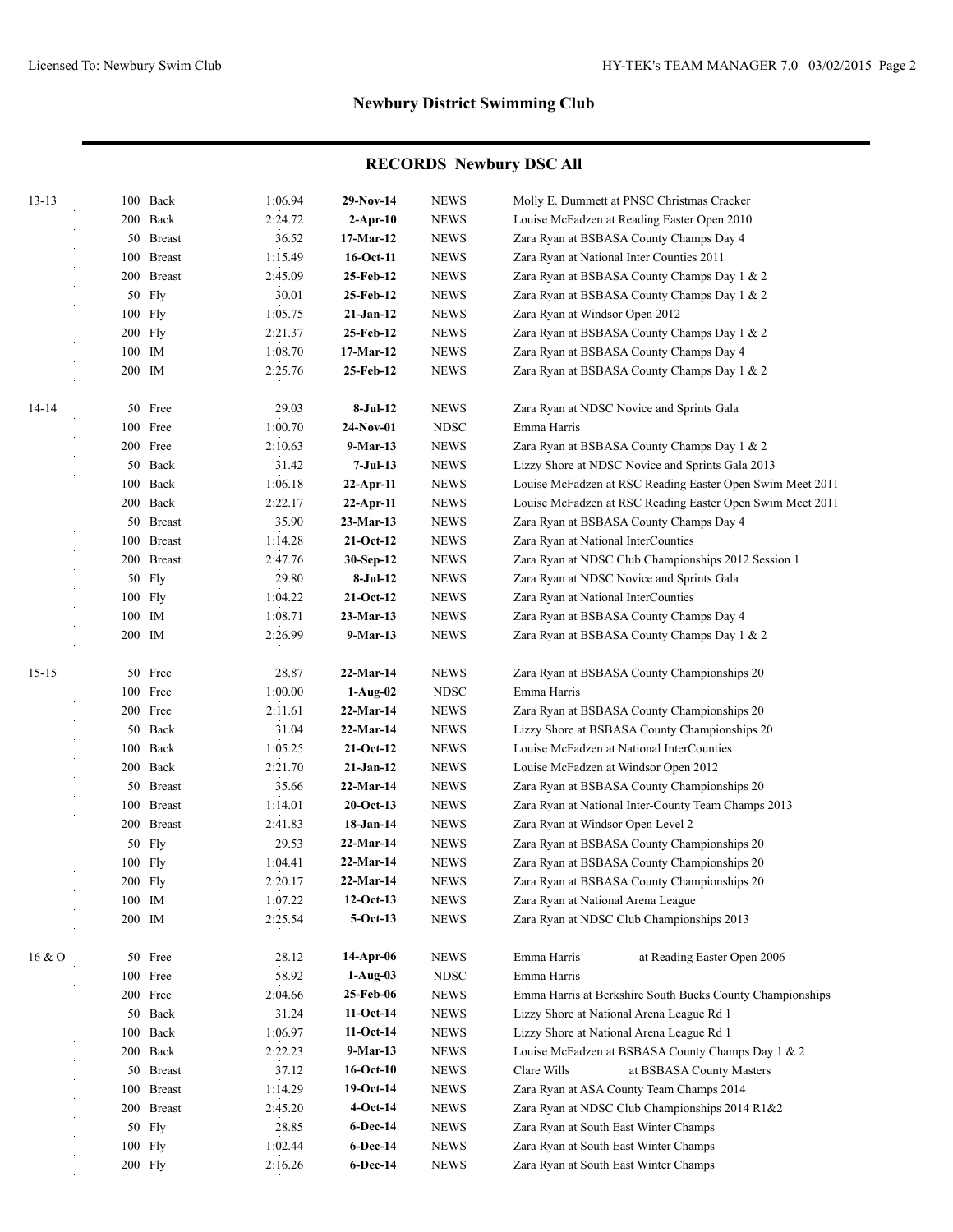| 16 & O |            | 100 IM        | 1:07.80  | $4-Oct-14$   | <b>NEWS</b> | Zara Ryan at NDSC Club Championships 2014 R1&2            |
|--------|------------|---------------|----------|--------------|-------------|-----------------------------------------------------------|
|        | 200 IM     |               | 2:21.50  | $7-Nov-14$   | <b>NEWS</b> | Zara Ryan at National Arena League Rd2 2014               |
| Open   |            | 50 Free       | 27.75    | $30-May-03$  | <b>NDSC</b> | Emma Harris                                               |
|        |            | 100 Free      | 58.92    | $1-Aug-03$   | <b>NDSC</b> | Emma Harris                                               |
|        |            | 200 Free      | 2:04.66  | 25-Feb-06    | <b>NEWS</b> | Emma Harris at Berkshire South Bucks County Championships |
|        | 400        | Free          | 4:22.77  | 26-Feb-05    | <b>NEWS</b> | Emma Harris at Berks South Bucks County Champs 05         |
|        |            | 800 Free      | 9:13.46  | $18-May-05$  | <b>NDSC</b> | Emma Harris                                               |
|        |            | 1500 Free     | 18:51.33 | 14-Dec-08    | <b>NEWS</b> | Jessica Francis at NDSC Club Championships 2008 R5        |
|        | 50         | Back          | 31.04    | 8-Mar-14     | <b>NEWS</b> | Lizzy Shore at BSBASA County Championships 20             |
|        | 100        | Back          | 1:05.25  | $21-Oct-12$  | <b>NEWS</b> | Louise McFadzen at National InterCounties                 |
|        | 200        | Back          | 2:21.70  | $21-Jan-12$  | <b>NEWS</b> | Louise McFadzen at Windsor Open 2012                      |
|        | 50         | <b>Breast</b> | 35.22    | 17-Feb-01    | <b>NDSC</b> | <b>Vicky Hopkins</b>                                      |
|        | 100        | <b>Breast</b> | 1:14.01  | $20$ -Oct-13 | <b>NEWS</b> | Zara Ryan at National Inter-County Team Champs 2013       |
|        |            | 200 Breast    | 2:41.83  | 18-Jan-14    | <b>NEWS</b> | Zara Ryan at Windsor Open Level 2                         |
|        | 50         | Fly           | 29.46    | $6$ -Dec-14  | <b>NEWS</b> | Zara Ryan at South East Winter Champs                     |
|        |            | 100 Fly       | 1:02.68  | 19-Oct-14    | <b>NEWS</b> | Zara Ryan at ASA County Team Champs 2014                  |
|        |            | 200 Fly       | 2:17.42  | $6$ -Dec-14  | <b>NEWS</b> | Zara Ryan at South East Winter Champs                     |
|        |            | 100 IM        | 1:07.22  | $12-Oct-13$  | <b>NEWS</b> | Zara Ryan at National Arena League                        |
|        | <b>200</b> | IM            | 2:22.44  | $6$ -Dec-14  | <b>NEWS</b> | Zara Ryan at South East Winter Champs                     |
|        | 400        | IM            | 5:01.31  | $9-Mar-13$   | <b>NEWS</b> | Zara Ryan at BSBASA County Champs Day 1 & 2               |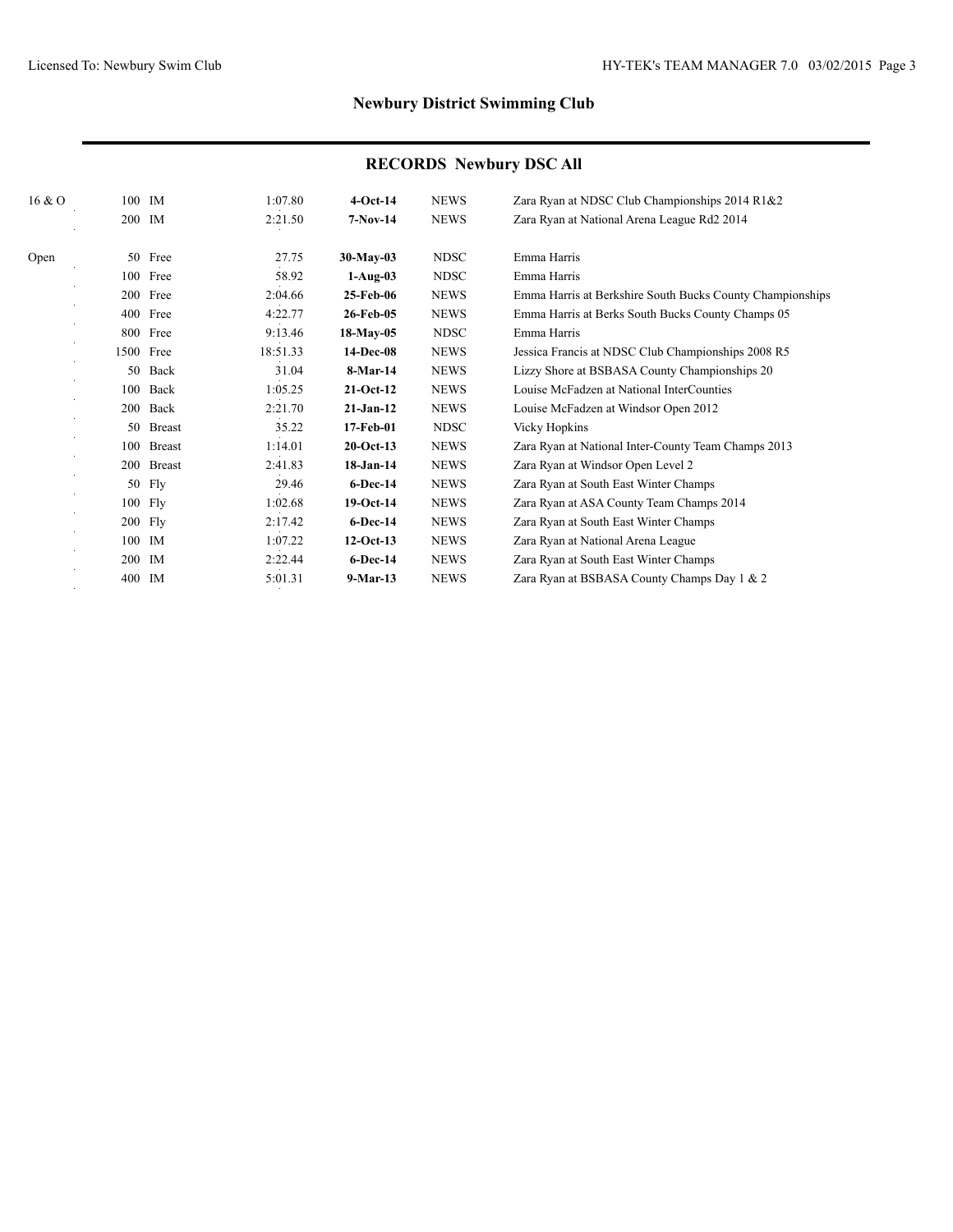# **RECORDS Newbury DSC All**

#### **SC Meters-Male**

| 10 & U    |         | 50 Free    | 32.04   | $13-Dec-03$      | <b>NDSC</b> | Charlie Davies                                            |
|-----------|---------|------------|---------|------------------|-------------|-----------------------------------------------------------|
|           |         | 100 Free   | 1:06.71 | 19-Dec-04        | <b>NDSC</b> | Charlie Davies                                            |
|           |         | 200 Free   | 2:40.73 | 18-Jul-09        | <b>NEWS</b> | James McFadzen at Fareham Nomads                          |
|           |         | 50 Back    | 37.94   | 13-Dec-14        | <b>NEWS</b> | Kaleb Fox-Jones at National Arena League Rd3              |
|           |         | 100 Back   | 1:23.86 | 18-Jul-09        | <b>NEWS</b> | James McFadzen at Fareham Nomads                          |
|           |         | 200 Back   | 2:52.81 | $7 - Dec-03$     | <b>NDSC</b> | Charlie Davies                                            |
|           |         | 50 Breast  | 41.47   | $16$ -Jul- $11$  | <b>NEWS</b> | Ben Hutchins at Fareham Open                              |
|           |         | 100 Breast | 1:34.66 | $16$ -Jul- $11$  | <b>NEWS</b> | Ben Hutchins at Fareham Open                              |
|           |         | 200 Breast | 3:20.75 | $4-Oct-09$       | <b>NEWS</b> | James McFadzen at NDSC Club Champs 2009 R1                |
|           |         | 50 Fly     | 37.35   | $7-Jul-13$       | <b>NEWS</b> | Luca Vicaria at NDSC Novice and Sprints Gala 2013         |
|           | 100 Fly |            | 1:26.74 | $15-Jun-13$      | <b>NEWS</b> | Luca Vicaria at Tilehurst Open Meet 2013                  |
|           |         | 200 Fly    | 3:26.72 | 26-May-07        | <b>NDSC</b> | Jafer Shah at Guildford Open Meet 2007                    |
|           | 100 IM  |            | 1:22.67 | $4-Oct-09$       | <b>NEWS</b> | James McFadzen at NDSC Club Champs 2009 R1                |
|           | 200 IM  |            | 3:08.06 | <b>6-Dec-08</b>  | <b>NEWS</b> | Christopher Regan at Guildford City Open Winter Meet 2008 |
| $11 - 11$ |         | 50 Free    | 30.58   | 11-Dec-04        | <b>NDSC</b> | Charlie Davies                                            |
|           |         | 100 Free   | 1:04.78 | <b>7-Dec-02</b>  | <b>NDSC</b> | Chris Ferguson                                            |
|           |         | 200 Free   | 2:23.78 | 3-Dec-04         | <b>NDSC</b> | Charlie Davies                                            |
|           |         | 50 Back    | 34.98   | $17-Jul-10$      | <b>NEWS</b> | James McFadzen at Fareham Nomads Summer Open Meet 2010    |
|           |         | 100 Back   | 1:14.26 | $27-Nov-10$      | <b>NEWS</b> | James McFadzen at Guildford City Open Meet November 2010  |
|           |         | 200 Back   | 2:39.21 | 26-Feb-05        | <b>NDSC</b> | Aman Shah at Berks South Bucks County Champs 05           |
|           |         | 50 Breast  | 38.49   | 17-Mar-12        | <b>NEWS</b> | Ben Hutchins at BSBASA County Champs Day 4                |
|           |         | 100 Breast | 1:25.62 | $13-Nov-10$      | <b>NEWS</b> | James McFadzen at National Arena League R2 2010           |
|           |         | 200 Breast | 3:02.57 | $27-Nov-10$      | <b>NEWS</b> | James McFadzen at Guildford City Open Meet November 2010  |
|           |         | 50 Fly     | 34.87   | $12-Nov-04$      | <b>NDSC</b> | Charlie Davies                                            |
|           |         | $100$ Fly  | 1:18.09 | $9-Nov-02$       | <b>NDSC</b> | Chris Ferguson                                            |
|           | 200 Fly |            | 2:58.86 | 13-Mar-04        | <b>NDSC</b> | Charlie Davies                                            |
|           | 100 IM  |            | 1:17.32 | $27-Nov-10$      | <b>NEWS</b> | James McFadzen at Guildford City Open Meet November 2010  |
|           | 200 IM  |            | 2:38.99 | <b>7-Dec-02</b>  | <b>NDSC</b> | Chris Ferguson                                            |
| $12 - 12$ |         | 50 Free    | 28.18   | $2$ -Feb-13      | <b>NEWS</b> | Ryan Sitton at TVJL R2                                    |
|           |         | 100 Free   | 59.25   | 5-Dec-03         | <b>NDSC</b> | Chris Ferguson                                            |
|           |         | 200 Free   | 2:13.86 | $27 -$ Jul $-03$ | <b>NDSC</b> | Chris Ferguson                                            |
|           |         | 50 Back    | 32.69   | $16-Oct-11$      | <b>NEWS</b> | James McFadzen at National Inter Counties 2011            |
|           |         | 100 Back   | 1:08.10 | 16-Oct-11        | <b>NEWS</b> | James McFadzen at National Inter Counties 2011            |
|           | 200     | Back       | 2:28.88 | 25-Feb-06        | <b>NDSC</b> | Aman Shah at Berkshire South Bucks County Championships   |
|           |         | 50 Breast  | 35.92   | 7-Jul-13         | <b>NEWS</b> | Ben Hutchins at NDSC Novice and Sprints Gala 2013         |
|           |         | 100 Breast | 1:17.32 | 9-Mar-13         | <b>NEWS</b> | Ben Hutchins at BSBASA County Champs Day 1 & 2            |
|           |         | 200 Breast | 2:48.57 | $19-Jan-13$      | <b>NEWS</b> | Ben Hutchins at Windsor Level 2 2013                      |
|           |         | 50 Fly     | 32.87   | 30-Jul-01        | <b>NDSC</b> | Mark Harris                                               |
|           |         | 100 Fly    | 1:15.05 | $17 - Jun-06$    | <b>NDSC</b> | Aman Shah at Newbury Open Meet                            |
|           |         | 200 Fly    | 2:42.53 | 25-Feb-06        | <b>NDSC</b> | Aman Shah at Berkshire South Bucks County Championships   |
|           | 100 IM  |            | 1:12.97 | 23-Mar-13        | <b>NEWS</b> | Jack R. Tucker at BSBASA County Champs Day 4              |
|           | 200 IM  |            | 2:35.41 | $9-Mar-13$       | <b>NEWS</b> | Jack R. Tucker at BSBASA County Champs Day 1 & 2          |
| $13 - 13$ |         | 50 Free    | 26.70   | $23-Mar-14$      | <b>NEWS</b> | Jack R. Tucker at Somerset County Championships           |
|           |         | 100 Free   | 57.77   | 30-Jul-01        | <b>NDSC</b> | Luke Wakefield                                            |
|           |         | 200 Free   | 2:06.72 | 18-Jan-14        | <b>NEWS</b> | Ryan Sitton at Windsor Open Level 2                       |
|           |         | 50 Back    | 29.45   | $1-Dec-12$       | <b>NEWS</b> | James McFadzen at South East Region Winter Champs         |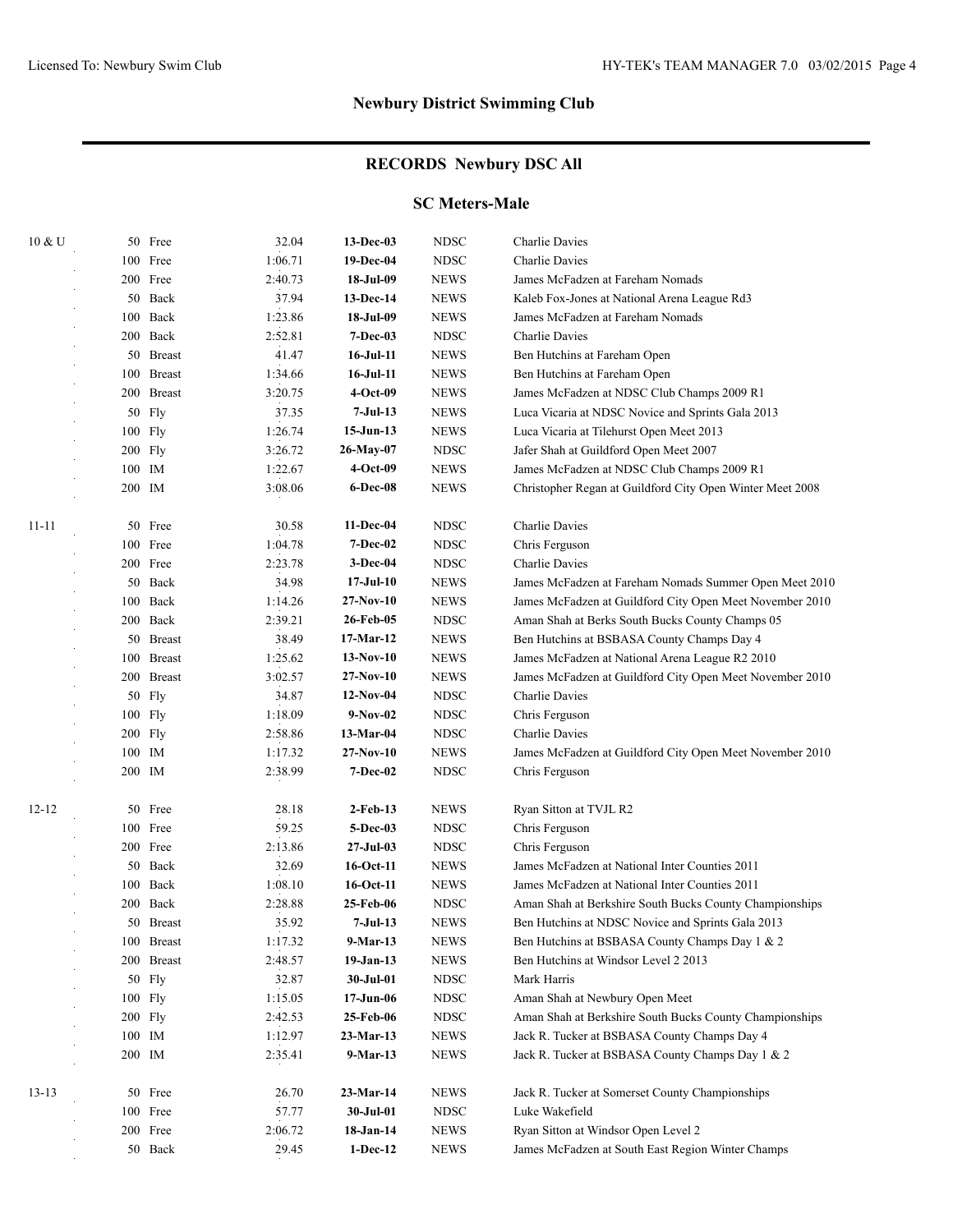| $13 - 13$ | 100 Back   | 1:01.57 | $1-Dec-12$   | <b>NEWS</b>  | James McFadzen at South East Region Winter Champs           |
|-----------|------------|---------|--------------|--------------|-------------------------------------------------------------|
|           | 200 Back   | 2:11.99 | $1-Dec-12$   | <b>NEWS</b>  | James McFadzen at South East Region Winter Champs           |
|           | 50 Breast  | 32.78   | 22-Mar-14    | <b>NEWS</b>  | Ben Hutchins at BSBASA County Championships 20              |
|           | 100 Breast | 1:10.54 | 22-Mar-14    | <b>NEWS</b>  | Ben Hutchins at BSBASA County Championships 20              |
|           | 200 Breast | 2:31.05 | $1-Dec-12$   | <b>NEWS</b>  | James McFadzen at South East Region Winter Champs           |
|           | 50 Fly     | 30.77   | 23-Mar-14    | <b>NEWS</b>  | Jack R. Tucker at Somerset County Championships             |
|           | 100 Fly    | 1:06.76 | $10-Nov-12$  | <b>NEWS</b>  | James McFadzen at National Arena League Rd 2                |
|           | 200 Fly    | 2:28.96 | $22-Jun-02$  | <b>NDSC</b>  | S. Bracey                                                   |
|           | 100 IM     | 1:08.88 | $5-Oct-13$   | <b>NEWS</b>  | Ryan Sitton at NDSC Club Championships 2013                 |
|           | 200 IM     | 2:24.32 | 23-Mar-14    | <b>NEWS</b>  | Jack R. Tucker at Somerset County Championships             |
| 14-14     | 50 Free    | 26.09   | 14-Dec-13    | <b>NEWS</b>  | James McFadzen at National Arena League Final               |
|           | 100 Free   | 55.42   | $9-Nov-02$   | <b>NDSC</b>  | Luke Wakefield                                              |
|           | 200 Free   | 2:02.77 | $23-Nov-02$  | <b>NDSC</b>  | Luke Wakefield                                              |
|           | 50 Back    | 28.09   | $20$ -Oct-13 | <b>NEWS</b>  | James McFadzen at National Inter-County Team Champs 2013    |
|           | 100 Back   | 58.66   | $20$ -Oct-13 | <b>NEWS</b>  | James McFadzen at National Inter-County Team Champs 2013    |
|           | 200 Back   | 2:08.12 | $7-Dec-13$   | <b>NEWS</b>  | James McFadzen at SER Winter Champs Open/Junior             |
|           | 50 Breast  | 32.29   | $7-Dec-13$   | <b>NEWS</b>  | James McFadzen at SER Winter Champs Open/Junior             |
|           | 100 Breast | 1:09.61 | $7-Dec-13$   | <b>NEWS</b>  | James McFadzen at SER Winter Champs Open/Junior             |
|           | 200 Breast | 2:25.99 | $7-Dec-13$   | <b>NEWS</b>  | James McFadzen at SER Winter Champs Open/Junior             |
|           | 50 Fly     | 27.39   | $7-Dec-13$   | <b>NEWS</b>  | James McFadzen at SER Winter Champs Open/Junior             |
|           | 100 Fly    | 1:01.24 | $7-Dec-13$   | <b>NEWS</b>  | James McFadzen at SER Winter Champs Open/Junior             |
|           | 200 Fly    | 2:31.12 | 27-Feb-10    | <b>NEWS</b>  | Jake Jezzard at B&SB County Champs SC 2010                  |
|           | 100 IM     | 1:01.58 | $7-Dec-13$   | <b>NEWS</b>  | James McFadzen at SER Winter Champs Open/Junior             |
|           | 200 IM     | 2:10.39 | $7-Dec-13$   | <b>NEWS</b>  | James McFadzen at SER Winter Champs Open/Junior             |
| $15 - 15$ | 50 Free    | 26.08   | $22$ -Apr-11 | <b>NEWS</b>  | Jake Jezzard<br>at RSC Reading Easter Open Swim Meet 2011   |
|           | 100 Free   | 54.53   | $23-Nov-03$  | <b>NDSC</b>  | Luke Wakefield                                              |
|           | 200 Free   | 2:01.22 | 12-Mar-11    | <b>NEWS</b>  | Jake Jezzard at BSB County Champs 2011                      |
|           | 50 Back    | 27.87   | $6$ -Dec-14  | <b>NEWS</b>  | James McFadzen at South East Winter Champs                  |
|           | 100 Back   | 58.04   | $6$ -Dec-14  | <b>NEWS</b>  | James McFadzen at South East Winter Champs                  |
|           | 200 Back   | 2:08.66 | $10-Apr-09$  | <b>NEWS</b>  | Aman Shah at Reading Easter Open                            |
|           | 50 Breast  | 30.75   | $6$ -Dec-14  | <b>NEWS</b>  | James McFadzen at South East Winter Champs                  |
|           | 100 Breast | 1:06.48 | 19-Oct-14    | <b>NEWS</b>  | James McFadzen at ASA County Team Champs 2014               |
|           | 200 Breast | 2:23.25 | $6$ -Dec-14  | <b>NEWS</b>  | James McFadzen at South East Winter Champs                  |
|           | 50 Fly     | 27.27   | $6$ -Dec-14  | <b>NEWS</b>  | James McFadzen at South East Winter Champs                  |
|           | 100 Fly    | 1:02.25 | 18-Jan-14    | <b>NEWS</b>  | James McFadzen at Windsor Open Level 2                      |
|           | 200 Fly    | 2:22.28 | 14-Apr-06    | <b>NDSC</b>  | Daryl Payne at Reading Easter Open 2006                     |
|           | 100 IM     | 59.24   | 6-Dec-14     | <b>NEWS</b>  | James McFadzen at South East Winter Champs                  |
|           | 200 IM     | 2:08.97 | 6-Dec-14     | <b>NEWS</b>  | James McFadzen at South East Winter Champs                  |
| 16 & O    | 50 Free    | 24.35   | 27-Oct-12    | <b>NEWS</b>  | Fernando Vicaria at ASA National Masters                    |
|           | 100 Free   | 53.74   | 22-Mar-14    | <b>NEWS</b>  | Jake Jezzard at BSBASA County Championships 20              |
|           | 200 Free   | 1:53.90 | 9-Mar-13     | <b>NEWS</b>  | Jake Jezzard at BSBASA County Champs Day 1 & 2              |
|           | 50 Back    | 26.85   | $7-Jul-13$   | ${\rm NEWS}$ | Jake Jezzard at NDSC Novice and Sprints Gala 2013           |
|           | 100 Back   | 57.17   | $17-Nov-13$  | ${\rm NEWS}$ | Jake Jezzard at NDSC Open Meet 2013                         |
|           | 200 Back   | 2:02.77 | $5-Oct-13$   | <b>NEWS</b>  | Jake Jezzard at NDSC Club Championships 2013                |
|           | 50 Breast  | 31.82   | 23-Oct-09    | <b>NEWS</b>  | David Milburn<br>at asa National Masters Championships 2009 |
|           | 100 Breast | 1:08.85 | 13-Dec-08    | <b>NEWS</b>  | David Milburn at National League 2008 R3                    |
|           | 200 Breast | 2:33.34 | $22-Mar-14$  | <b>NEWS</b>  | Jake Jezzard at BSBASA County Championships 20              |
|           | 50 Fly     | 26.15   | $7-Jul-13$   | <b>NEWS</b>  | Jake Jezzard at NDSC Novice and Sprints Gala 2013           |
|           | 100 Fly    | 58.75   | 8-Dec-12     | <b>NEWS</b>  | Jake Jezzard at National Arena League Rd 3                  |